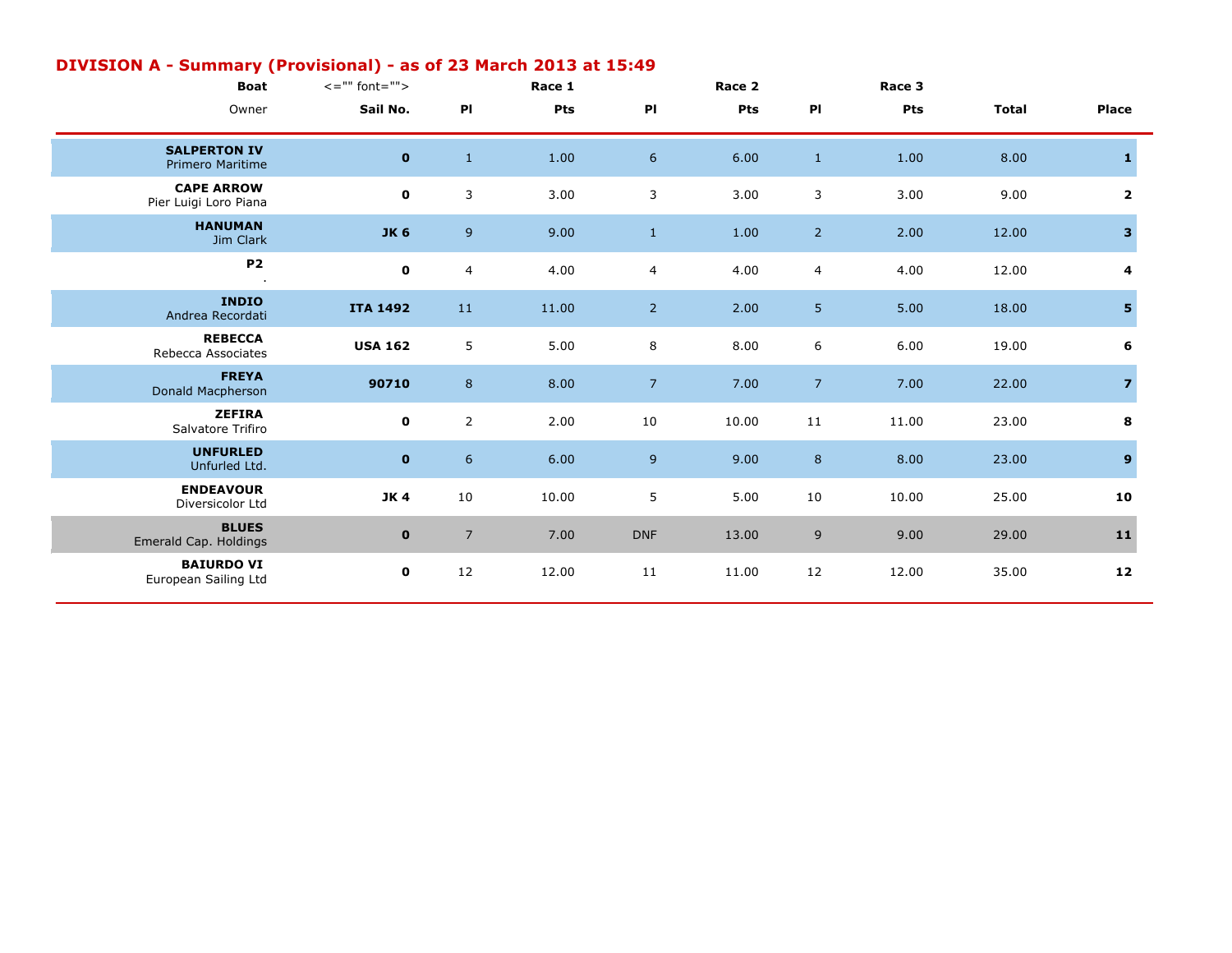| ---- |                                                  |                     |                |        |                |            |                |        |              |                         |  |
|------|--------------------------------------------------|---------------------|----------------|--------|----------------|------------|----------------|--------|--------------|-------------------------|--|
|      | <b>Boat</b>                                      | $\leq$ ="" font=""> |                | Race 1 |                | Race 2     |                | Race 3 |              |                         |  |
|      | Owner                                            | Sail No.            | PI             | Pts    | PI             | <b>Pts</b> | PI             | Pts    | <b>Total</b> | Place                   |  |
|      | <b>BOLERO</b><br>Ed Kane                         | 134                 | $\overline{4}$ | 4.00   | $\mathbf{1}$   | 1.00       | $\mathbf{1}$   | 1.00   | 6.00         |                         |  |
|      | <b>ATHOS</b><br>ELF Itd                          | <b>GBR 1338N</b>    | $\overline{2}$ | 2.00   | $\overline{2}$ | 2.00       | $\overline{2}$ | 2.00   | 6.00         | 2                       |  |
|      | <b>SARAFIN</b><br>Sarafin Itd                    | $\mathbf 0$         | $\overline{3}$ | 3.00   | $\overline{4}$ | 4.00       | 5 <sup>1</sup> | 5.00   | 12.00        | 3                       |  |
|      | <b>WILD HORSES</b><br>W-US-1, LLC                | USA <sub>1</sub>    | 6              | 6.00   | 5              | 5.00       | 3              | 3.00   | 14.00        | 4                       |  |
|      | <b>PARSIFAL III</b><br>Partnerselskabet Parsifal | <b>CAY 113</b>      | $\mathbf{1}$   | 1.00   | 7 <sup>2</sup> | 7.00       | 7 <sup>2</sup> | 7.00   | 15.00        | 5                       |  |
|      | <b>CARL LINNE</b><br>Ennismore Ltd               | $\mathbf 0$         | 5              | 5.00   | 3              | 3.00       | $8\phantom{1}$ | 8.00   | 16.00        | 6                       |  |
|      | <b>AIYANA</b><br>Mavi Sanem Ltd                  | <b>CAY 821</b>      | $\overline{7}$ | 7.00   | 6              | 6.00       | $6^{\circ}$    | 6.00   | 19.00        | $\overline{\mathbf{z}}$ |  |
|      | <b>SEJAA</b><br>Mat Goldsmith                    | <b>USA 60385</b>    | 8              | 8.00   | 8              | 8.00       | $\overline{4}$ | 4.00   | 20.00        | 8                       |  |

## **DIVISION B - Summary (Provisional) - as of 23 March 2013 at 16:14**